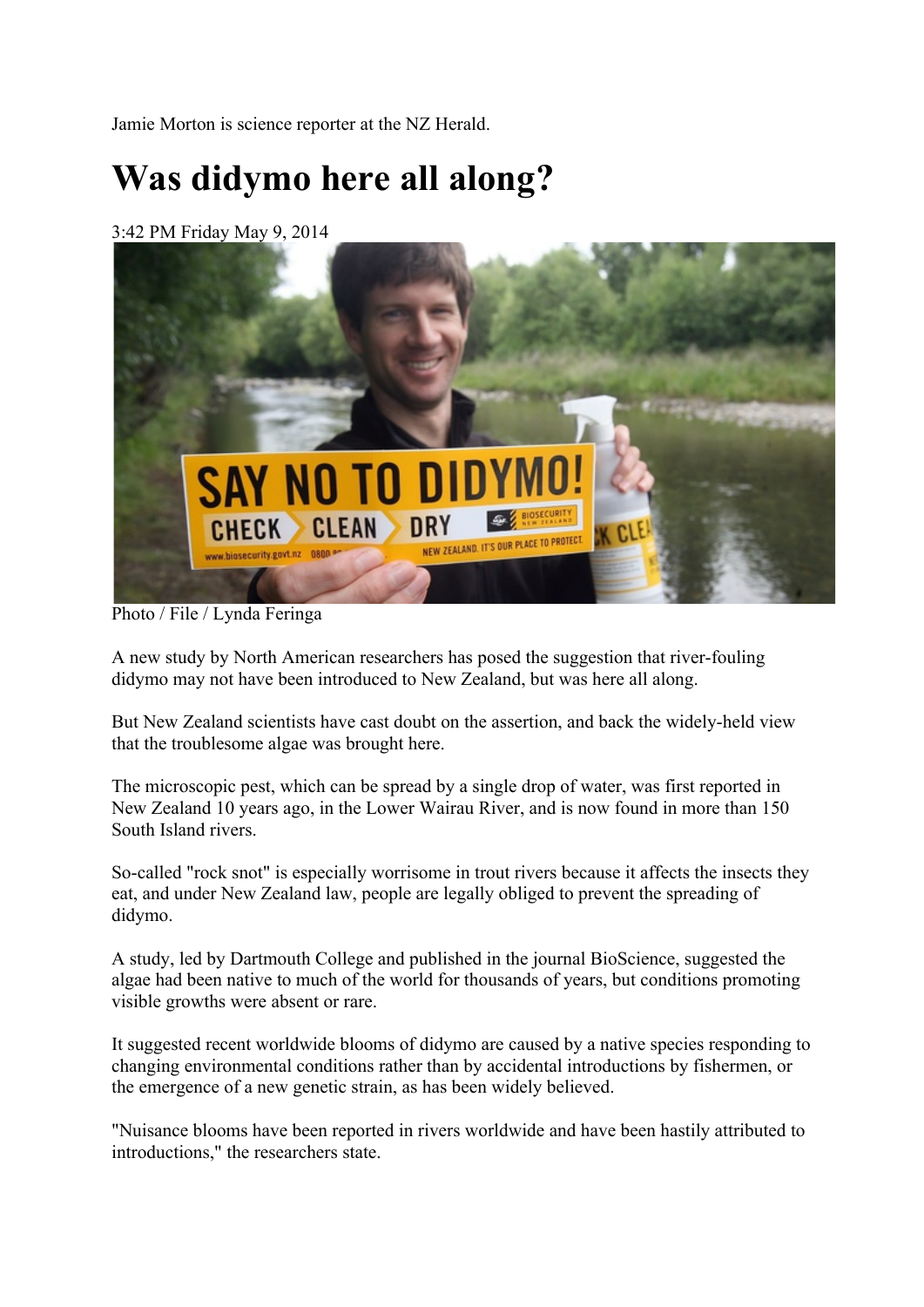"However, evidence indicates that blooms are probably not caused by introductions but, rather, by environmental conditions that promote excessive stalk production by this historically rare species."

Didymo blooms were hastily attributed to human introductions or the emergence of new genetic strain because the absence of evidence was used as evidence of absence in many locations, the study's lead author Professor Brad Taylor said.

"Even in locations where rock snot had been recorded a century ago, this information was either ignored or the idea of a new genetic strain was adopted."

Algal blooms are often caused by excessive phosphorus and other nutrient inputs, but didymo bloomed because phosphorus was low.

When nutrients was rare, the algae produced long stalks that extended the cell into the water above to access nutrients, creating thick mats covering the river bottom.

"The paradox of didymo blooms in low-nutrient rivers is not really a paradox at all," Professor Taylor said.

"However, the idea that low phosphorus can cause an algal bloom is hard for people to accept because we are all taught that more nutrients equal more algae."

The study explained that other algae and bacteria responded similarly to low nutrients, but rock snot blooms were unprecedented, making this organism a good sentinel of what could be the new norm in many pristine rivers worldwide.

The new research suggested rock snot blooms had become more common because of climate change and other human-caused environmental changes that were decreasing phosphorus to levels that promote the formation of didymo blooms in many remote, otherwise pristine rivers worldwide.

New Zealand scientists have read the new findings with interest, but were not convinced the pest had naturally evolved here.

NIWA freshwater ecocolgist Dr Cathy Kilroy said a response to environmental change was a "highly likely" explanation for the expansion of didymo blooms in the Northern Hemisphere.

But she believed that in New Zealand, didymo was an introduced pest.

Research in New Zealand demonstrated that that didymo blooms were caused by low dissolved phosphorus concentrations, she said.

But while the new study referred to processes that could and did lead to declining phosphorus in North American streams, there was no evidence that those processes apply to New Zealand streams, Dr Kilroy said.

"There has been no sign of a general decline in phosphorus in rivers, even in undeveloped catchments."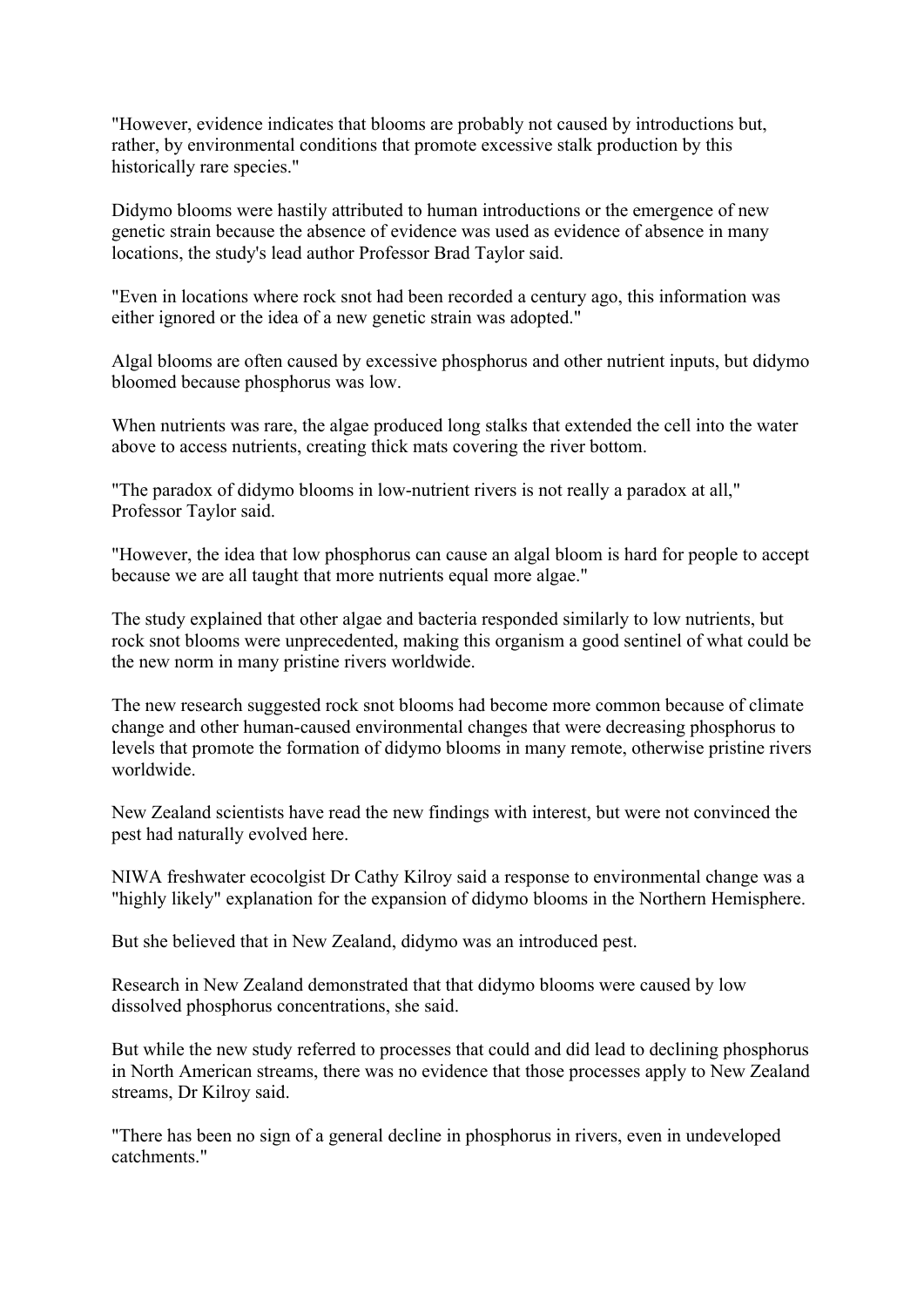The South Island rivers presently affected by didymo had very low phosphorus long before the discovery of the first didymo blooms in 2004, and the subsequent rapid spread of didymo in the South Island indicated transport by humans.

"My view is that the expansion of blooms in the Northern Hemisphere starting in the late 1980s meant that didymo became much more common; ever increasing international travel meant that it was inevitable that cells would eventually find their way to New Zealand.

"Once the cells were here, the many low-phosphorus waterways in South Island provided perfect habitat for blooms."

She agreed that high phosphorus levels explained why no didymo blooms had occurred in any North Island river.

"Failure to detect even a single didymo cell - despite continued surveillance - is more puzzling," she said.

"It seems likely that a combination of environmental factors, such as temperature and water chemistry, prevent the long-term survival of didymo in North Island waters."

Dr Marc Shallenberg, a zoology research fellow at the University of Otago, said as didymo hadn't been previously reported from New Zealand waters, it was assumed that didymo invaded the country and rapidly proliferated, as many other invasive exotic organisms have done.

"The take home message of the article seems to be that environmental conditions - and possibly recent changes in these conditions - play an important role in blooms of didymo and in the proliferation of species," he said.

"This is a sensible message and won't ruffle feathers with scientists.

"However, the authors have written their paper in a way that appears to suggest that didymo blooms only occur in response to changes to environmental conditions and not at all to recent invasions."

While their attempt to downplay the importance of invasion biology was provocative, it was not convincing, he said.

Landcare Research phycologist Dr Phil Novis said the study's assertion that didymo was not a recent introduction to New Zealand was "problematic".

"In my view, this is vulnerable to two potential errors: treating the dispersal of didymo like that of any other microbe, and treating New Zealand, with its isolation and human history, as a continental country."

Dr Novis said microbial biogeography - the study of distribution patterns of microbial species - was a minefield because it was impossible to prove conclusively that a microscopic species was not present in a given country.